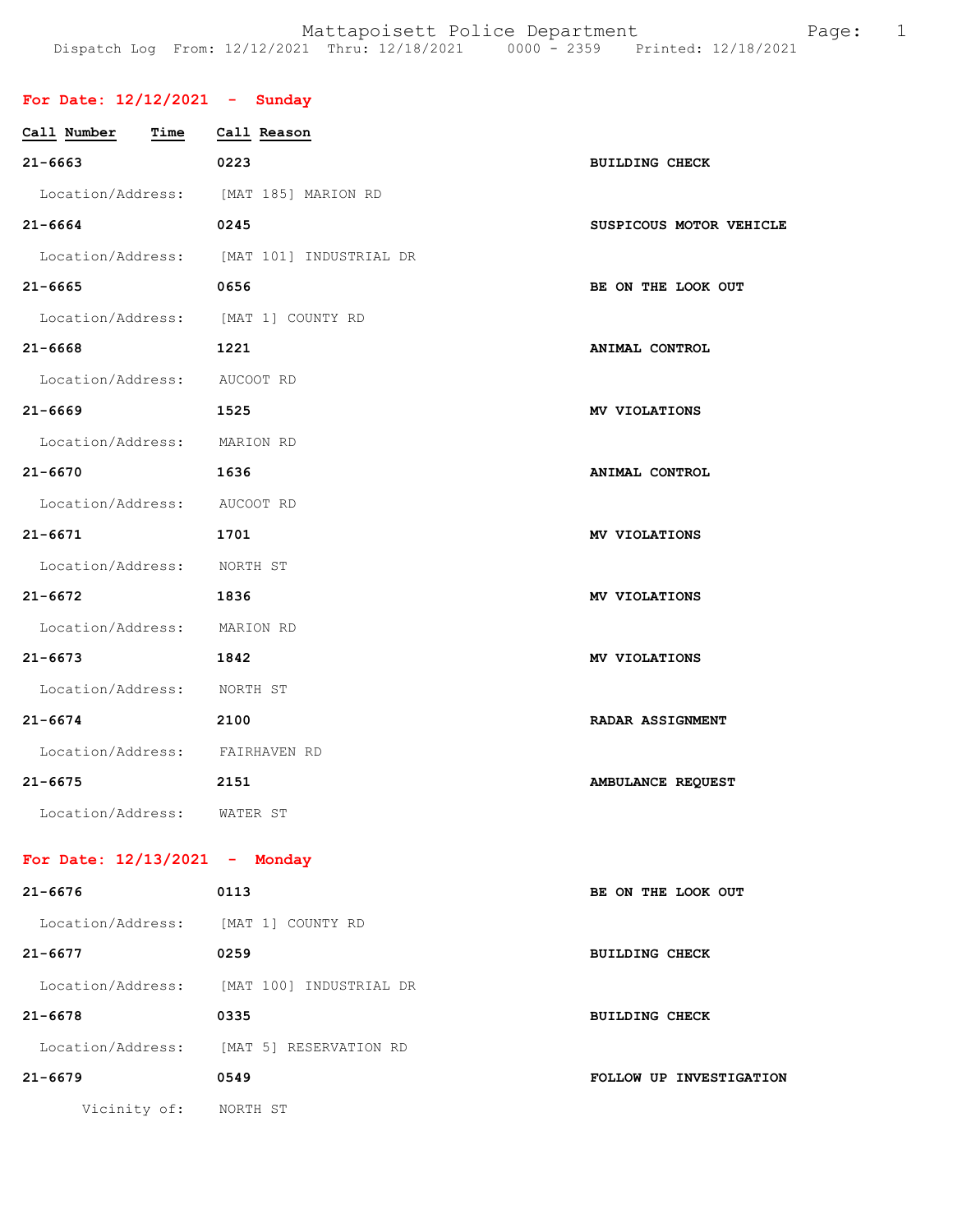| 21-6680 0608                          |                                         | GENERAL SERVICE         |
|---------------------------------------|-----------------------------------------|-------------------------|
| Location/Address: [MAT 1] COUNTY RD   |                                         |                         |
| $21 - 6681$                           | 0642                                    | <b>RADAR ASSIGNMENT</b> |
|                                       | Vicinity of: [MAT 139] MARION RD        |                         |
| 21-6682 1056                          |                                         | MV VIOLATIONS           |
| Location/Address: FAIRHAVEN RD        |                                         |                         |
| 21-6683 1140                          |                                         | <b>MV GENERAL</b>       |
| Location/Address: NORTH ST            |                                         |                         |
| 21-6685                               | 1308                                    | ANIMAL CONTROL          |
| Location/Address: ACUSHNET RD         |                                         |                         |
| $21 - 6686$ 1402                      |                                         | MV VIOLATIONS           |
| Location/Address: [MAT 185] MARION RD |                                         |                         |
| 21-6687 1520                          |                                         | ANIMAL CONTROL          |
| Location/Address: AUCOOT RD           |                                         |                         |
| 21-6689                               | 1844                                    | COMPLAINT               |
| Location/Address: MARINA DR           |                                         |                         |
| 21-6690 1910                          |                                         | <b>MV CRASH</b>         |
| Location/Address: FAIRHAVEN RD        |                                         |                         |
| 21-6691<br>1945                       |                                         | BE ON THE LOOK OUT      |
|                                       | Location: [MID] MIDDLEBORO PD           |                         |
| 21-6692                               | 2106                                    | <b>RADAR ASSIGNMENT</b> |
| Location/Address: [MAT 282] NORTH ST  |                                         |                         |
| $21 - 6693$                           | 2209                                    | BE ON THE LOOK OUT      |
|                                       | Location: [FAI] FAIRHAVEN PD            |                         |
| For Date: $12/14/2021$ - Tuesday      |                                         |                         |
| $21 - 6695$                           | 0048                                    | DISABLED MV             |
|                                       | Vicinity of: [MAT 248] BRANDT ISLAND RD |                         |
| $21 - 6697$                           | 0702                                    | <b>RADAR ASSIGNMENT</b> |
| Location/Address: [MAT 139] MARION RD |                                         |                         |
| $21 - 6696$                           | 0707                                    | MV VIOLATIONS           |
| Vicinity of: RIVER RD                 |                                         |                         |
| $21 - 6698$                           | 0709                                    | MV VIOLATIONS           |
| Location/Address: MARION RD           |                                         |                         |
| 21-6699<br>0814                       |                                         | DISABLED MV             |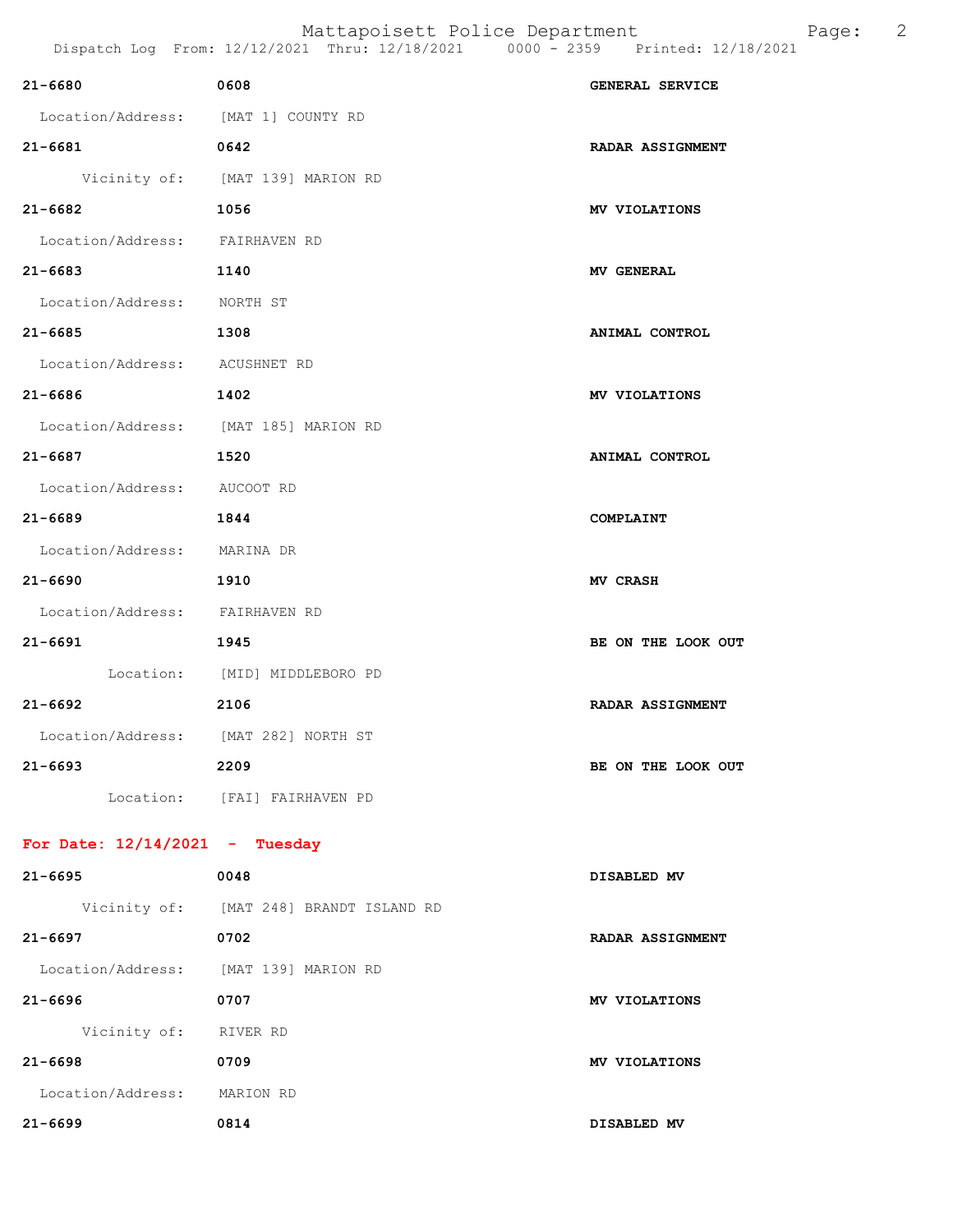| Vicinity of: NORTH ST               |                                       |                           |
|-------------------------------------|---------------------------------------|---------------------------|
| $21 - 6700$                         | 0903                                  | <b>ALARM FIRE</b>         |
| Location/Address: INDUSTRIAL DR     |                                       |                           |
| $21 - 6701$                         | 0919                                  | 911 CALL TTY TEST         |
| Location/Address: [MAT 1] COUNTY RD |                                       |                           |
| $21 - 6702$                         | 0928                                  | <b>GENERAL SERVICE</b>    |
|                                     | Vicinity of: NORTH ST + INDUSTRIAL DR |                           |
| $21 - 6704$                         | 1153                                  | MEDICAL - ASSIST          |
| Location/Address: BRANDT ISLAND RD  |                                       |                           |
| $21 - 6705$                         | 1158                                  | LARCENY / FORGERY / FRAUD |
| Location/Address: [MAT 1] COUNTY RD |                                       |                           |
| $21 - 6708$                         | 1230                                  | GENERAL SERVICE           |
|                                     | Location/Address: [MAT 139] MARION RD |                           |
| 21-6706                             | 1311                                  | ALARM, BURGLAR            |
| Location/Address: PROSPECT RD       |                                       |                           |
| $21 - 6707$                         | 1437                                  | <b>MV GENERAL</b>         |
|                                     | Vicinity of: [FAI] NEW BOSTON RD      |                           |
| $21 - 6709$                         | 1641                                  | ANIMAL CONTROL            |
| Location/Address: CHURCH ST         |                                       |                           |
| $21 - 6710$                         | 1704                                  | OFFICER WANTED            |
| Location/Address: WINTER HILL RD    |                                       |                           |
| $21 - 6712$                         | 1759                                  | <b>SUSPICOUS OTHER</b>    |
| Location/Address:                   | CHURCH ST                             |                           |
| 21-6713                             | 1818                                  | RADAR ASSIGNMENT          |
|                                     | Vicinity of: [MAT 142] NORTH ST       |                           |
| $21 - 6714$                         | 1857                                  | MV VIOLATIONS             |
|                                     | Vicinity of: [MAT 142] NORTH ST       |                           |
| $21 - 6715$                         | 1908                                  | LARCENY / FORGERY / FRAUD |
| Location/Address:                   | BARSTOW ST                            |                           |
|                                     |                                       |                           |
| For Date: $12/15/2021$ - Wednesday  |                                       |                           |
| $21 - 6716$                         | 0039                                  | HEALTH/WELFARE            |

**21-6718 0302 BE ON THE LOOK OUT** 

Location/Address: MAIN ST

Location/Address: [MAT 1] COUNTY RD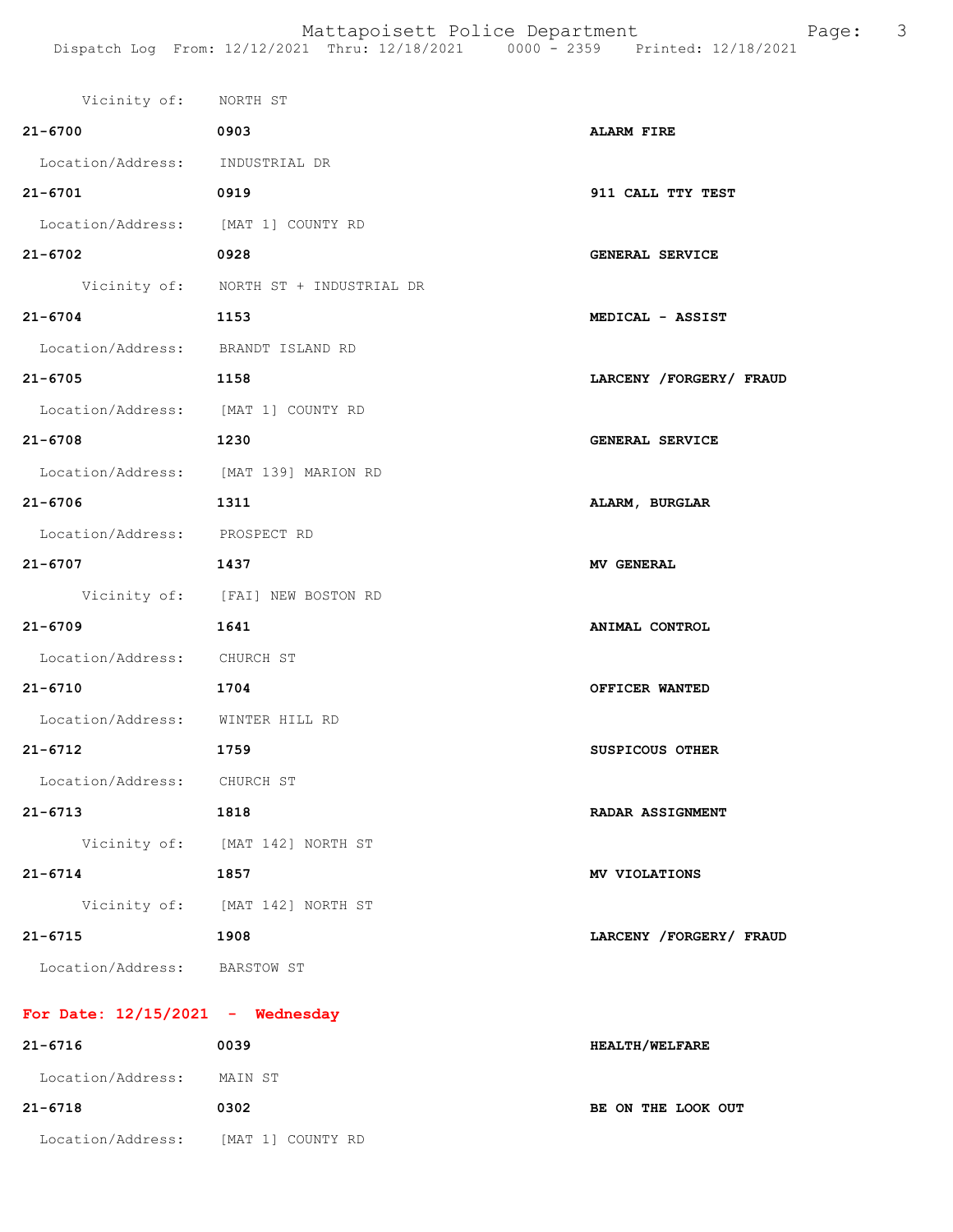| 21-6719                               | 0310                                              | DISABLED MV               |
|---------------------------------------|---------------------------------------------------|---------------------------|
| Location/Address: I195 EAST           |                                                   |                           |
| 21-6721                               | 0657                                              | <b>RADAR ASSIGNMENT</b>   |
| Location/Address: [MAT 139] MARION RD |                                                   |                           |
| $21 - 6722$                           | 0810                                              | <b>MV CRASH</b>           |
| Location/Address: I195 WEST           |                                                   |                           |
| $21 - 6723$                           | 0930                                              | GENERAL SERVICE           |
| Location/Address: BRANDT ISLAND RD    |                                                   |                           |
| $21 - 6724$                           | 0933                                              | ALARM, BURGLAR            |
| Location/Address: [MAT 185] MARION RD |                                                   |                           |
| $21 - 6726$                           | 1100                                              | COMPLAINT                 |
| Location/Address: BRANDT ISLAND RD    |                                                   |                           |
| $21 - 6727$                           | 1228                                              | SUSPICIOUS PERSONS        |
| Location/Address: BARSTOW ST          |                                                   |                           |
| $21 - 6728$                           | 1500                                              | 911 CALL                  |
| Location/Address: [MAT 196] COUNTY RD |                                                   |                           |
| $21 - 6729$                           | 1611                                              | <b>MISSING PERSON</b>     |
| Location/Address: [MAT 139] MARION RD |                                                   |                           |
| $21 - 6730$                           | 1734                                              | MV VIOLATIONS             |
|                                       | Location/Address: BRANDT ISLAND RD + FAIRHAVEN RD |                           |
| 21-6731                               | 1852                                              | <b>MV GENERAL</b>         |
| Location/Address: CRYSTAL SPRING RD   |                                                   |                           |
| $21 - 6733$                           | 2041                                              | LARCENY / FORGERY / FRAUD |
| Location/Address: HOLLY WOODS RD      |                                                   |                           |
| 21-6734                               | 2309                                              | MV VIOLATIONS             |
| Location/Address: NEDS POINT RD       |                                                   |                           |
| For Date: $12/16/2021$ - Thursday     |                                                   |                           |
| $21 - 6735$                           | 0656                                              | RADAR ASSIGNMENT          |
| Location/Address: [MAT 139] MARION RD |                                                   |                           |
| 21-6736                               | 1007                                              | GENERAL SERVICE           |
| Location/Address: [MAT 1] COUNTY RD   |                                                   |                           |
| $21 - 6737$                           | 1019                                              | FOLLOW UP INVESTIGATION   |
| Location/Address: [MAT 1] COUNTY RD   |                                                   |                           |
| 21-6738                               | 1052                                              | PROPERTY RETURNED         |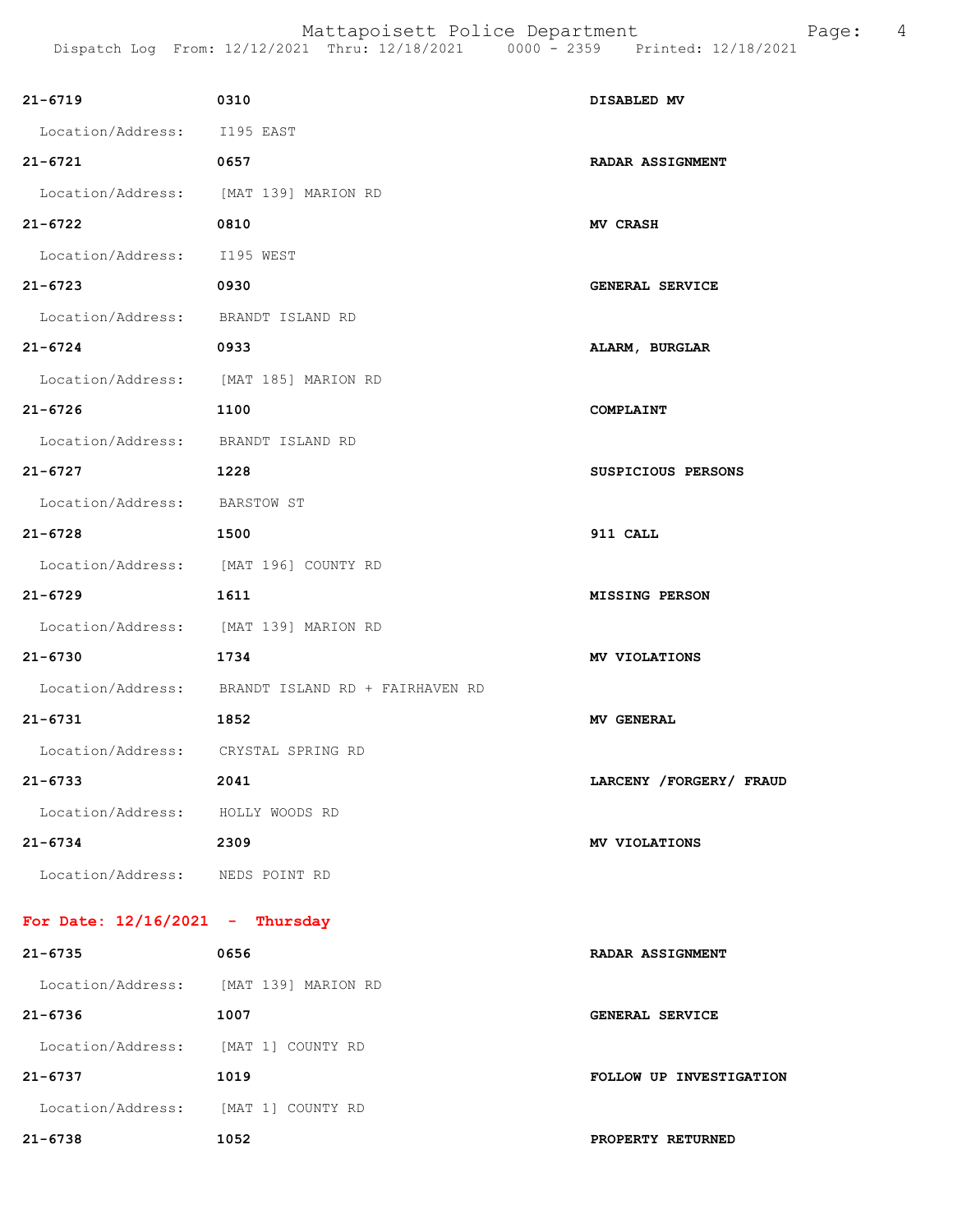| Location/Address: ANGELICA AVE      |                                                  |                               |
|-------------------------------------|--------------------------------------------------|-------------------------------|
| $21 - 6739$                         | 1145                                             | <b>RADAR ASSIGNMENT</b>       |
|                                     | Location/Address: [MAT 242] MATTAPOISETT NECK RD |                               |
| $21 - 6740$                         | 1202                                             | <b>GENERAL SERVICE</b>        |
|                                     | Location/Address: NORTH ST + INDUSTRIAL DR       |                               |
| $21 - 6741$                         | 1207                                             | OFFICER WANTED                |
| Location/Address: [MAT 1] COUNTY RD |                                                  |                               |
| $21 - 6742$                         | 1350                                             | FOLLOW UP INVESTIGATION       |
|                                     | Location/Address: [MAT 14] MARION RD             |                               |
| $21 - 6743$                         | 1419                                             | SAFETY/ROAD HAZARD            |
|                                     | Location/Address: [MAT 139] MARION RD            |                               |
| $21 - 6744$                         | 1431                                             | 911-ABANDONED-HANGUP CALLS    |
|                                     | Location/Address: [MAT 1] COUNTY RD              |                               |
| $21 - 6745$                         | 1543                                             | <b>MV GENERAL</b>             |
|                                     | Location/Address: NORTH ST + INDUSTRIAL DR       |                               |
| $21 - 6747$                         | 1746                                             | AMBULANCE REQUEST             |
| Location/Address: MARION RD         |                                                  |                               |
| $21 - 6748$                         | 1812                                             | AMBULANCE REQUEST             |
|                                     | Location/Address: [MAT 293] WATER ST             |                               |
| $21 - 6749$                         | 2148                                             | AMBUL. MUTUAL AID OUT OF TOWN |
| Location/Address: [FAI] ALDEN RD    |                                                  |                               |
| $21 - 6750$                         | 2149                                             | MV VIOLATIONS                 |
| Location/Address: BRANDT ISLAND RD  |                                                  |                               |
| $21 - 6751$                         | 2218                                             | 911 CALL                      |
|                                     | Location/Address: [MAT 155] WATER ST             |                               |
| $21 - 6752$                         | 2228                                             | OFFICER WANTED                |
| Location/Address: ABBY LN           |                                                  |                               |
| $21 - 6753$                         | 2313                                             | FOLLOW UP INVESTIGATION       |
| Location/Address: CHURCH ST         |                                                  |                               |
| For Date: $12/17/2021$ - Friday     |                                                  |                               |

| $21 - 6754$       | 0132              | <b>BUILDING CHECK</b> |
|-------------------|-------------------|-----------------------|
| Location/Address: | [MAT 147] SHAW ST |                       |
| $21 - 6755$       | 0629              | <b>BUILDING CHECK</b> |
| Location/Address: | [MAT 147] SHAW ST |                       |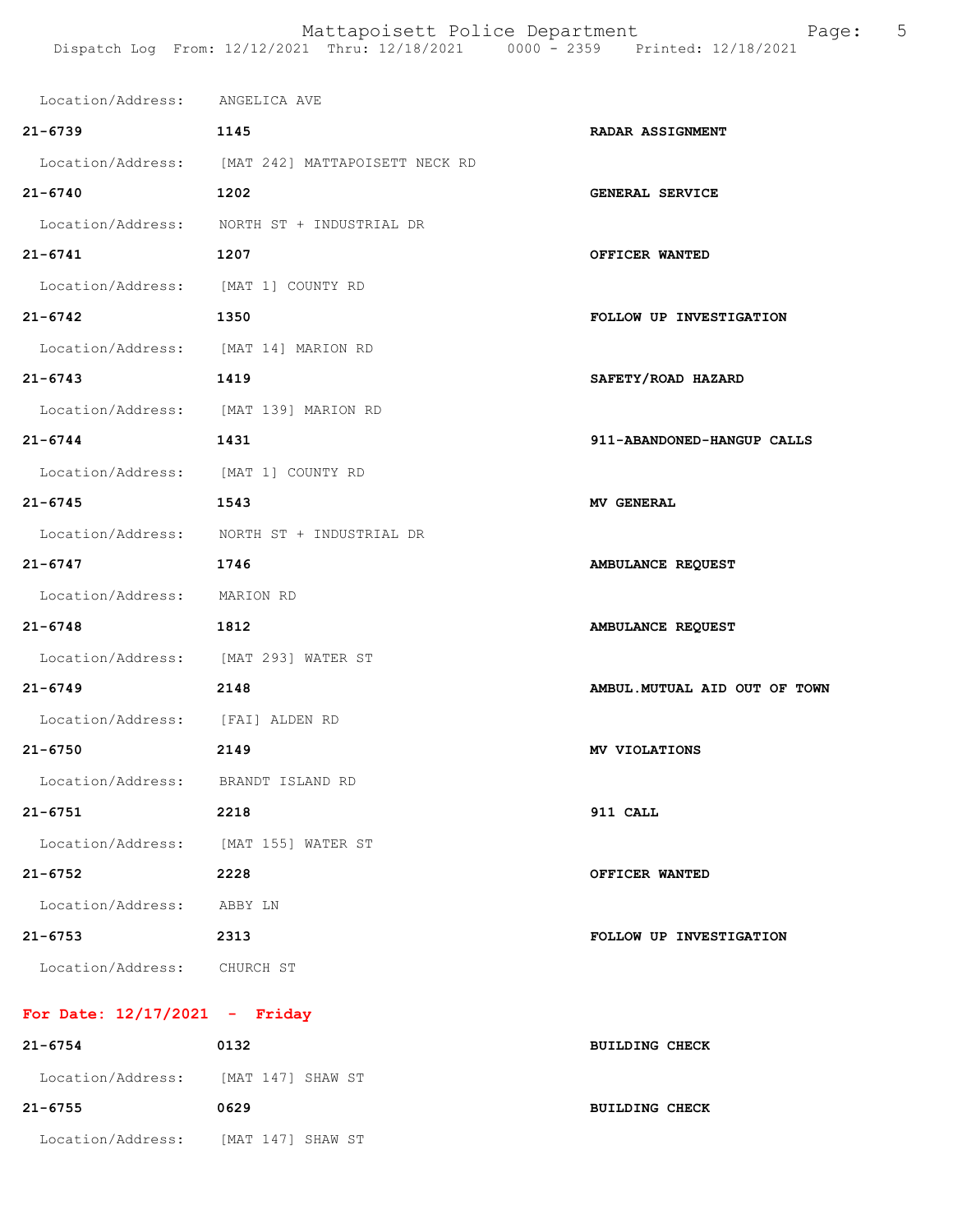| 21-6756                               | 0634                                             | <b>BUILDING CHECK</b>   |
|---------------------------------------|--------------------------------------------------|-------------------------|
|                                       | Location/Address: [MAT 146] BARSTOW ST           |                         |
| $21 - 6757$                           | 0643                                             | <b>BUILDING CHECK</b>   |
| Location/Address: [MAT 139] MARION RD |                                                  |                         |
| 21-6758                               | 0651                                             | <b>RADAR ASSIGNMENT</b> |
| Location/Address: [MAT 138] MARION RD |                                                  |                         |
| $21 - 6760$                           | 0807                                             | HEALTH/WELFARE          |
| Location/Address: NORTH ST            |                                                  |                         |
| $21 - 6761$                           | 0814                                             | <b>HEALTH/WELFARE</b>   |
|                                       | Location/Address: [MAT 195] ACUSHNET RD          |                         |
| $21 - 6762$                           | 0828                                             | <b>TRESPASSING</b>      |
| Location/Address: MAIN ST             |                                                  |                         |
| 21-6763                               | 0916                                             | <b>MV GENERAL</b>       |
| Location/Address: CRYSTAL SPRING RD   |                                                  |                         |
| $21 - 6765$                           | 1026                                             | <b>HEALTH/WELFARE</b>   |
| Location/Address: PARK ST             |                                                  |                         |
| $21 - 6766$                           | 1154                                             | FOLLOW UP INVESTIGATION |
| Location/Address: DEPOT ST            |                                                  |                         |
| $21 - 6767$                           | 1323                                             | AMBULANCE REQUEST       |
| Location/Address: BRANDT ISLAND RD    |                                                  |                         |
| $21 - 6768$<br>1745                   |                                                  | PROPERTY FOUND          |
| Location/Address: [MAT 1] COUNTY RD   |                                                  |                         |
| $21 - 6770$                           | 2130                                             | MV VIOLATIONS           |
| Location/Address: [MAT 142] NORTH ST  |                                                  |                         |
| 21-6771                               | 2139                                             | MV VIOLATIONS           |
| Location/Address: [MAT 142] NORTH ST  |                                                  |                         |
| $21 - 6772$                           | 2202                                             | MV VIOLATIONS           |
| Location/Address: [MAT 66] COUNTY RD  |                                                  |                         |
| $21 - 6773$                           | 2211                                             | <b>MV GENERAL</b>       |
| Location/Address: [MAT 14] MARION RD  |                                                  |                         |
| For Date: $12/18/2021$ - Saturday     |                                                  |                         |
| $21 - 6774$                           | 0129                                             | SAFETY/ROAD HAZARD      |
|                                       | Vicinity of: FAIRHAVEN RD + MATTAPOISETT NECK RD |                         |
| $21 - 6775$                           | 0428                                             | MV VIOLATIONS           |